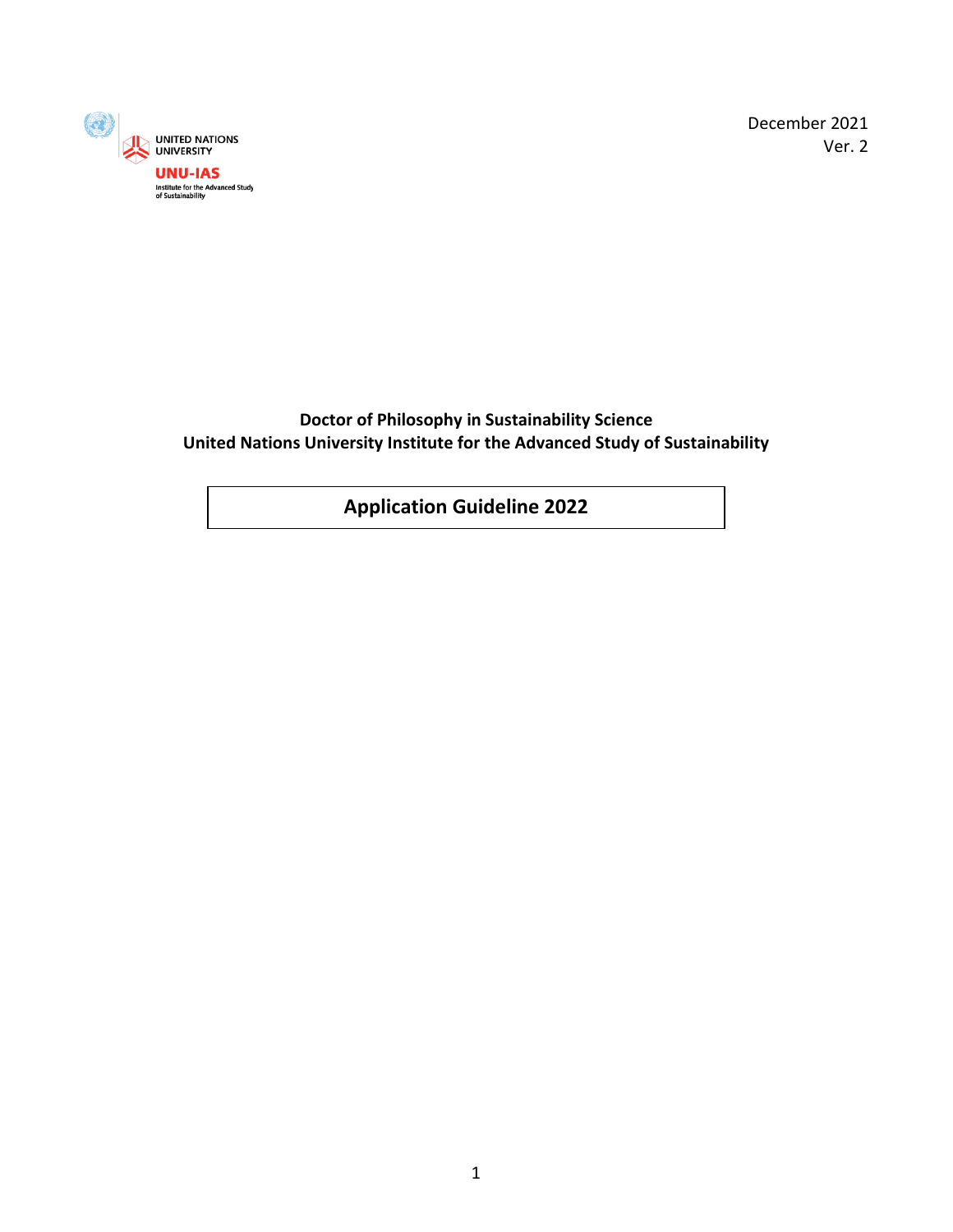# **Outline of the Doctor of Philosophy in Sustainability Science**

UNU-IAS offers doctoral degree programme focused on sustainability. The programme aims to produce the policymakers and researchers of tomorrow, who will be at the forefront of global efforts towards a more sustainable future. Studying at UNU-IAS brings the unique benefits of:

- Collaborative research & practical experience,
- A global university within the UN system, and
- An international and interactive learning environment in central Tokyo.

The PhD programme in Sustainability Science is a three-year programme that aims to produce scholars who will become key researchers in the field of sustainability science. The programme takes an innovative approach to sustainability, seeking to promote a better understanding of the issues by incorporating global change perspectives, specifically those related to climate change and biodiversity.

The programme will equip graduates with comprehensive, multidisciplinary knowledge of sustainability problems, and deepen their understanding of the role of environmental sustainability in addressing current issues related to global change. The programme provides students with unique opportunities to interact with leading scholars and policymakers through lectures, international conferences, and workshops. Students undertake problem-oriented research by playing an active role in UNU-IAS research projects, and acquire the quantitative and qualitative analytical skills necessary to understand the underlying principles of various systems involved in sustainability issues and debates. Through coursework and research, PhD students gain critical thinking and problem-solving skills, as well as the technical literacy required to address sustainability problems.

The programme starts in September, and by July of their third-year students are expected to complete all of the course requirements, obtaining at least 14 credits. Students can select courses from those offered by UNU-IAS, while also enjoying the opportunity to take courses at other leading universities in Japan such as the University of Tokyo, Sophia University, and International Christian University.

# **Faculty**

The programme is taught by an expert teaching faculty comprising both [UNU-IAS academic staff](https://ias.unu.edu/en/admissions/degrees/phd-in-sustainability-science-2022.html#overview) at UNU-IAS and invited distinguished scholars and practitioners.

#### **Joint Diploma Programmes**

Students of the UNU-IAS doctoral degree programme are also encouraged to pursue one of two joint diplomas in sustainability science, which are offered in partnership with the University of Tokyo Graduate School of Frontier Sciences (UT-GSFS), and with Sophia University. These diploma programmes require students to gain 18 credits, of which eight must be from courses specified by UNU-IAS and the partner university under the respective joint diploma programme.

# **Learning Environment**

UNU-IAS is a global university located in Tokyo, with all classes conducted in English. Sharing a building with many UN agencies, it offers a unique learning environment for its diverse and international student body. The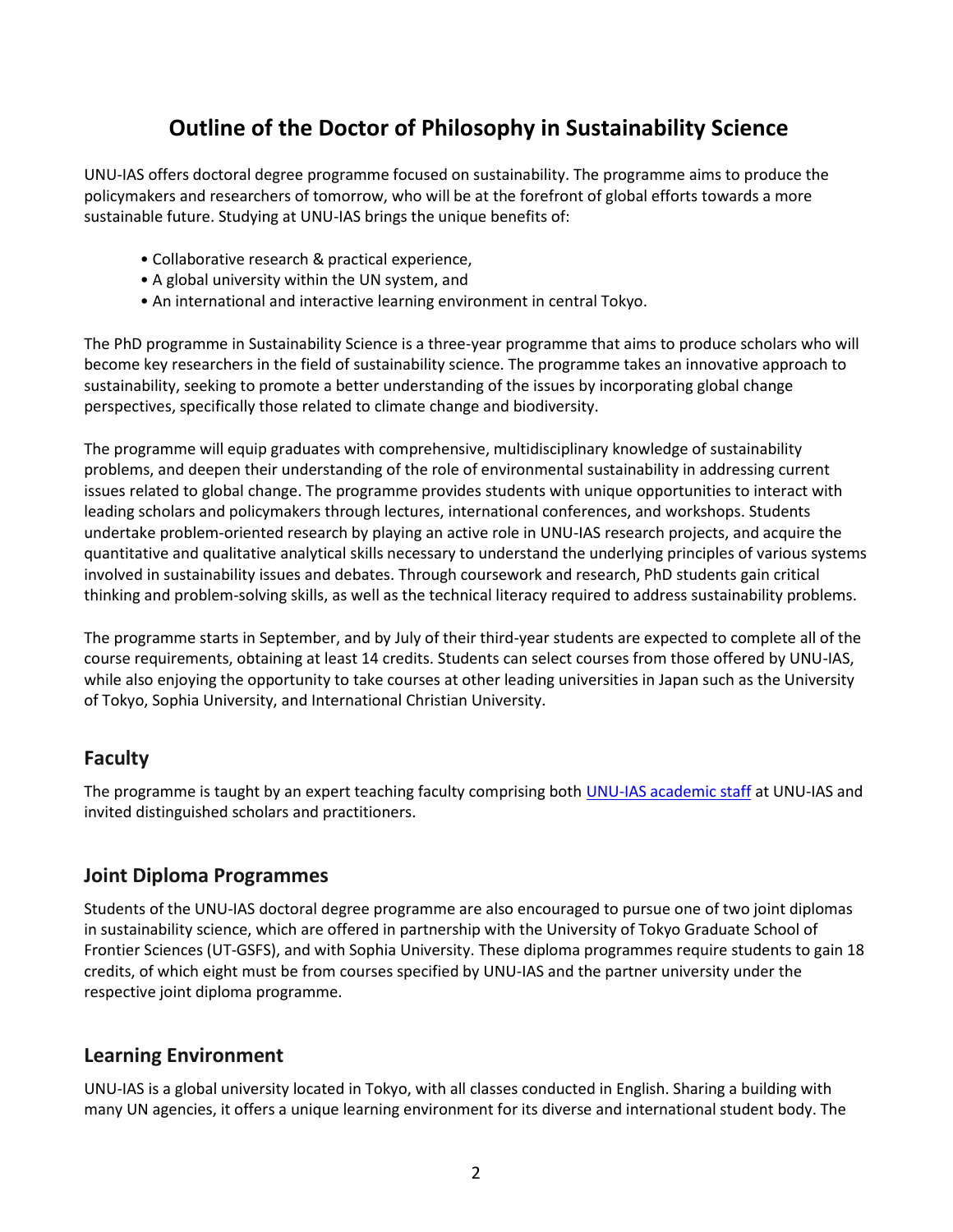PhD programme includes courses featuring more than 15 international guest lecturers from leading agencies and institutions, offering students opportunities to learn from their unique expertise and experience. The class sizes are sufficiently small and students benefit from interactive and personalized teaching.

## **Facilities**

The [UNU Library](https://unu.edu/about/unu-services/library) offers access to a range of academic books, over 20,000 electronic journals, official UN documents issued since 1946, and publications in the International Monetary Fund, World Bank, and Organization for Economic Co-operation and Development e-libraries. All students are provided with a comprehensive library orientation session at the beginning of the course. Students also have access to the libraries of International Christian University, Ochanomizu University, Sophia University, Temple University Japan, and the National Graduate Institute for Policy Studies.

# **Research Opportunities**

Our teaching programme is closely interconnected with UNU-IAS research activities. Students have opportunities to gain practical experience by engaging actively in the research projects in UNU-IAS thematic [areas.](https://ias.unu.edu/en/about-unu-ias/thematic-areas) Student research is expected to contribute to the project with which the student chooses to be affiliated; and students hone skills learned in the classroom by conducting research in the field alongside experts and seasoned practitioners.

# **Academic Calendar**

The **[Academic Calendar](https://ias.unu.edu/en/academic-calendar)** shows important dates and university holidays for the academic year.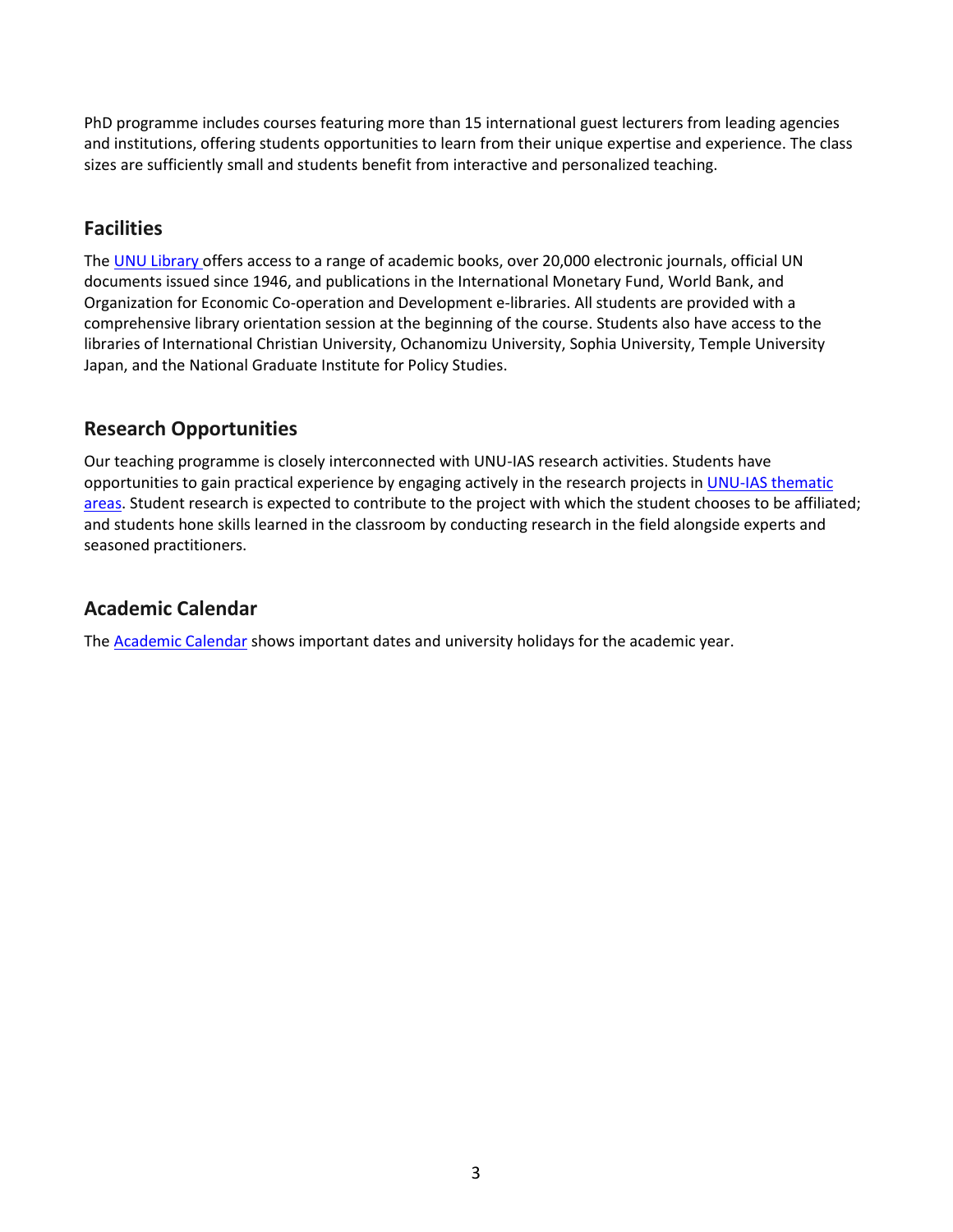#### 1. Admissions Policy 2022

The UNU-IAS Postgraduate Programmes in Sustainability / Sustainability Science seeks students with the following qualities:

1. Students who possess a firm academic interest in the pressing global issues on the UN agenda, in particular those of sustainability, and a strong desire to contribute to the solving of problems concerning global environment and society through a transdisciplinary approach;

2. Students who have adequate research skills and clear questions related to global issues as well as a strong desire to engage in research in [UNU-IAS thematic areas,](https://ias.unu.edu/en/about-unu-ias/thematic-areas) with the potential and motivation to succeed in our programmes;

3. Students who have the intention to proactively apply academic research findings to policymaking, and aim to pursue careers in international fields in public service or private organisations, including United Nations, multinational corporations, and non-governmental organisations as well as research academic institutions.

#### 2. Admissions Requirements 2022

• A completed Master's degree (or equivalent) from a recognised university or institution of higher education in a field related to sustainability and a minimum of 2 years of professional field experience related to UNU-IAS research themes which was acquired after obtaining a university degree (full-time equivalent);

OR

- Two completed Master's degrees, at least one of which must be in a discipline related to sustainability studies (those who expect to receive a second Master's degree before the entrance period of September 2022 may also apply);
- A GPA of 2.8 or above on a 4.0 scale (equivalent to 70 % on a 100 % scale) for at least one of the master's degrees earned; and
- English language proficiency (\*).
	- 600 on TOEFL Paper-Based Testing (PBT) OR
	- 100 on TOEFL Internet-Based Testing (IBT) OR
	- 7.0 on IELTS Academic format

The following applicants are exempt from submitting score reports: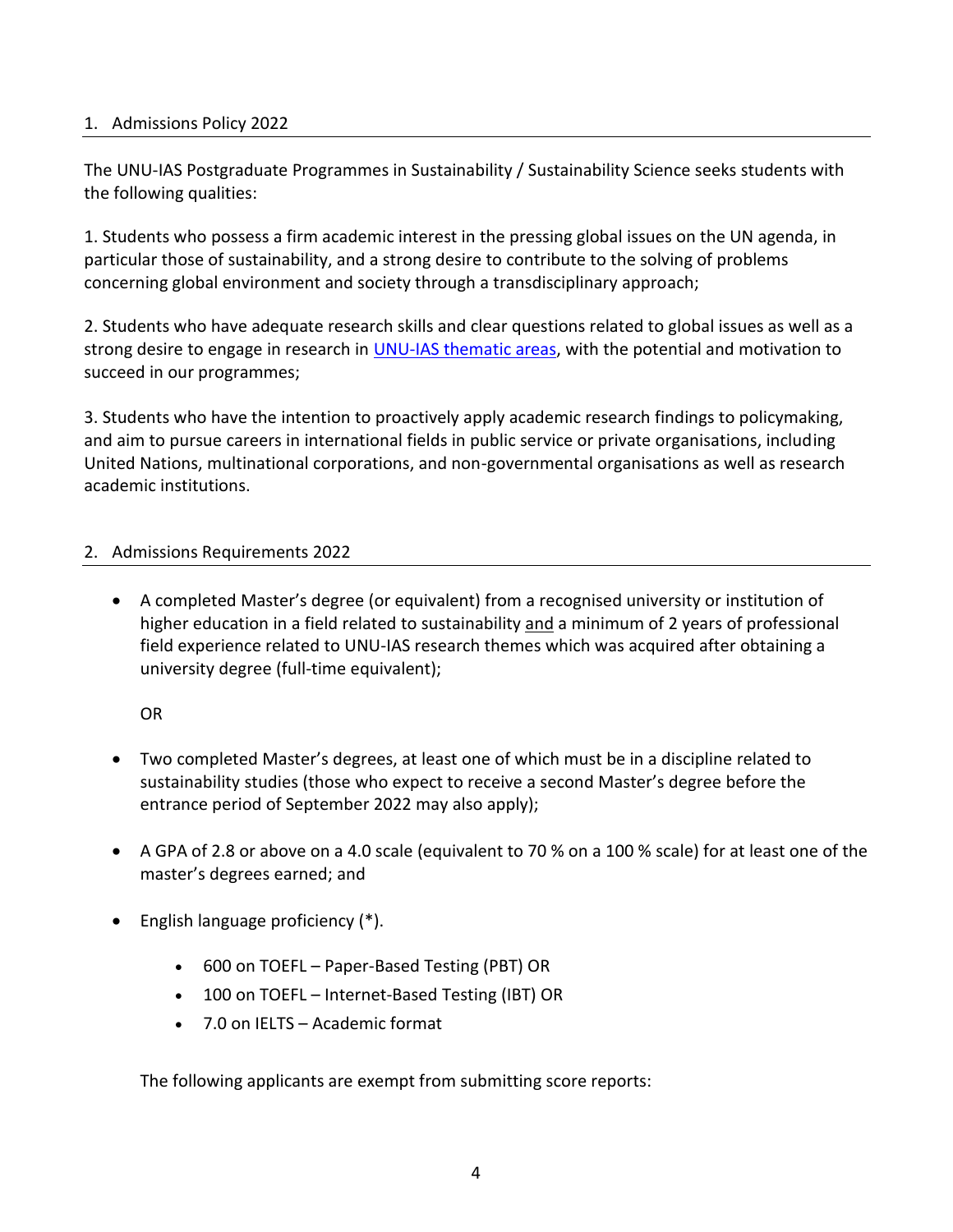- Applicants whose first language is English.
- Applicants who graduated from a university or a postgraduate school located in an English-speaking country.
- Applicants who completed an undergraduate or postgraduate degree programme where the language of instruction and examination was English. In this case, an official statement from the academic institution will be required, confirming the use of English as the language of instruction and examination.

(\*) IELTS Indicator (7.0 and above) and TOEFL iBT Home Edition (100 and above) may be accepted for those who reside in a country where either IELTS or TOEFL test services are not provided due to the COVID-19 pandemic.

#### 3. How To Apply

All applicants:

- 1. Review the checklist below and prepare the application materials.
- 2. Register Online<https://forms.office.com/r/E2MR260qSw>
- 3. Receive an email from UNU-IAS Admissions Office with a link to the Application Form.
- 4. Submit the Application Form by the deadline\* **(28 March 2022).**
- 5. Receive an automatic email to confirm that the Admissions Office has received the Application Form.

Applicants who have been shortlisted for an interview:

- 6. Receive an email regarding when and how to submit the following supporting documents.
- 7. Submit the supporting documents via email by the deadline\* **(Expected in late-April 2022)**.

\*After the applicant submits the Application Form, referees will receive an email from the Admissions Office to notify that they have been registered as referees. Only in case the applicant has been shortlisted for an interview, referees will be directly contacted by the Admissions Office regarding the request for providing reference by the deadline **(Expected in late-April 2022).** Applicants are not allowed to send reference letters to the Admissions Office. Please ensure that the referees send reference letters directly to the Admissions Office.

#### 4. Application Checklist

The Application Form may take you at least 120 minutes to fill in and it must be completed in English. The Application Form is composed of 12 sections of questions and essays. There are back/next buttons at the bottom of each section in the Form, which enable you to go back to previous sections to edit the answered boxes **before** you hit the submit button at the end of the form. However, **please note that the application must be done in one sitting – you cannot save your application and continue it later.** Before you start your Application Form, please gather all necessary materials that are outlined in the list below and make sure to have all of them ready to be provided in the Form.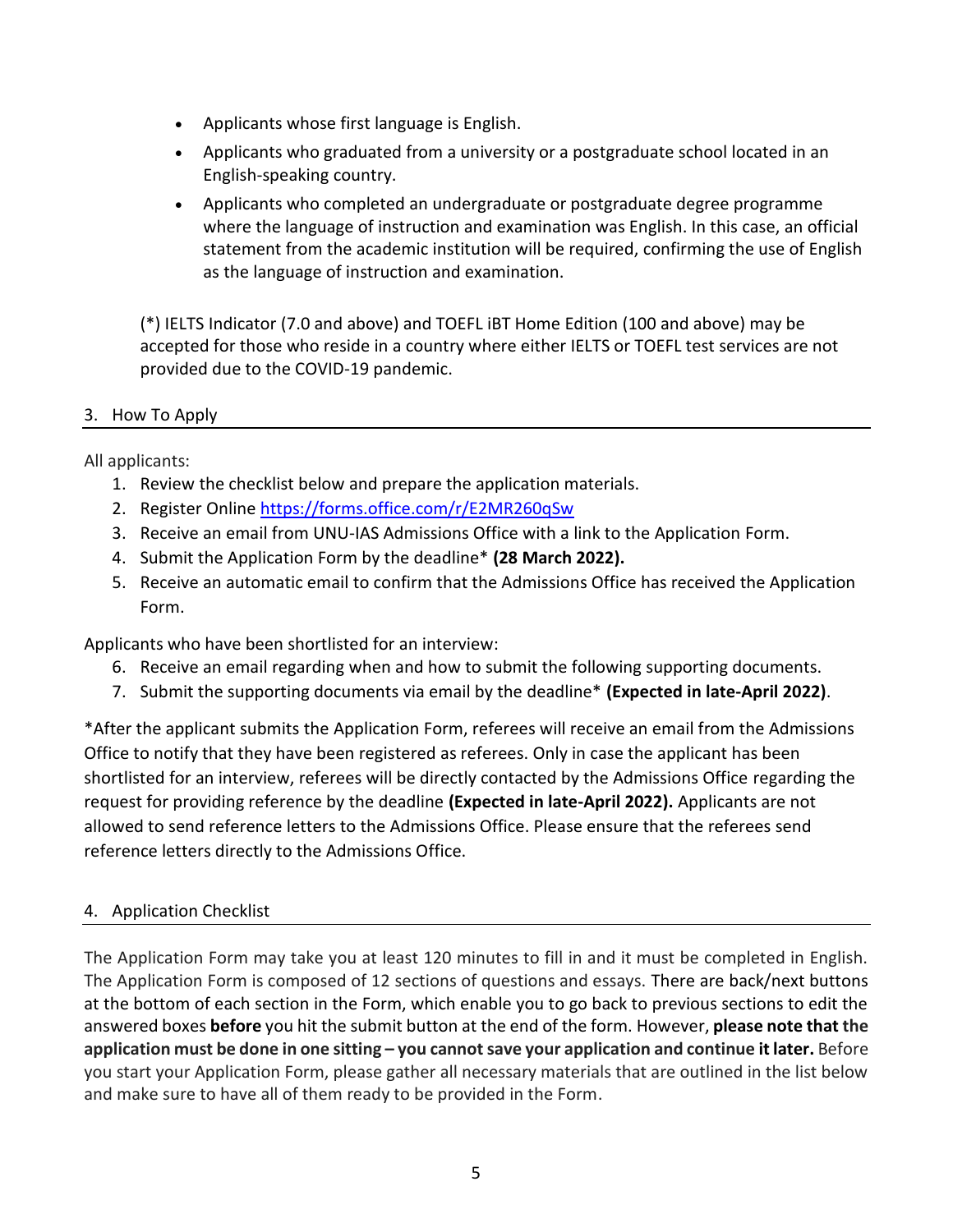## **Section 1. Applicant Details**

- Personal details (name, gender, birth date, email, telephone, address etc)
- Number of your personal identification document (Passport number, national identification number etc)

## **Section 2. Educational Background**

- Qualifications (from primary, secondary to higher education)
- Undergraduate and postgraduate education (institution, department, subjects, start and end dates, abstract of thesis, degree awarded, grades on a 4.0 or 100% scale, other grades)
- Principal publications and practical accomplishments Please list articles, books, conference proceedings, or other material published under your name, if any, with the name and address of the publisher and the date of publication, starting with the most recent. You may also provide a link of your publication(s) wherever possible.
- Recent conference presentations (if any) Please present your experiences of conference presentations, starting with the most recent. (Name, year and location of the conference; title, format, modality of the presentation; role at the conference)
- Contribution to professional community Please provide the major professional achievements, starting with the most recent.

#### **Section 3. Essays**

- Choose one of the [UNU-IAS thematic areas](https://ias.unu.edu/en/about-unu-ias/thematic-areas) of research that you wish to conduct at the doctoral degree programme at UNU-IAS
- Reasons why you have chosen to apply for the PhD Programme in Sustainability Science. (Word limit: 500)

Please relate the reasons to your background, and explain your career goals.

- Research Proposal (Word limit: 1,500) Please explain as concretely as possible the research plan that you would like to undertake in the PhD Programme, including research questions, objectives, methodology, data resources and how you would like to take an transdisciplinary approach to the issue. Please also indicate policy relevance of your proposed research and how you plan to incorporate gender perspectives.
- Abstract of Research Proposal (Word limit: 300)
- Personal achievements (Word limit: 500) Please describe your personal achievements including extracurricular activities, volunteer work, leadership experience, awards you have received as well as why you think they are important.

#### **Section 4. Professional Background**

• Years of **full-time** working experiences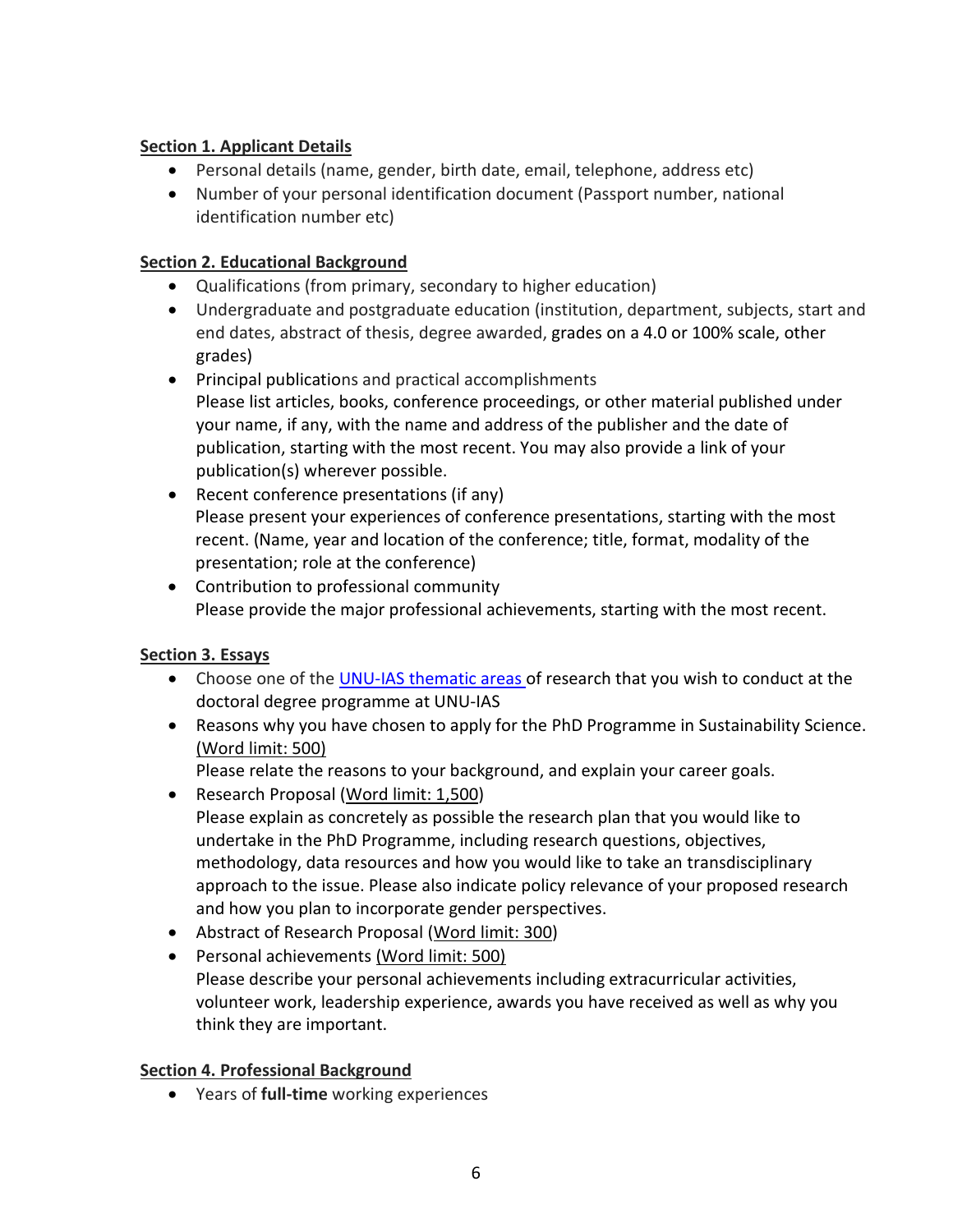- Three of the most recent employer's details (name, email, address and type of organisations)\*
- Start and end dates, position and name of supervisor
- Summary of job description including main responsibilities \*If you have more than three employers, you may include them in Section 10.

#### **Section 5. English Language Level**

- Are you required to provide a proof of English language proficiency? (See [requirements\)](https://ias.unu.edu/en/admissions/degrees/phd-in-sustainability-science-2022.html#requirements)
- Choose a reason why you are exempt from providing English language proficiency (if applicable)
- Proof of English language proficiency (IELTS, IELTS Indicator\*, TOEFL PBT, TOEFL iBT or TOEFL iBT Home Edition\*)
- Test result, date, and examination number of TOEFL or IELTS
- Knowledge of other languages than English

#### **Section 6. References**

Three referees' details (Type of reference – academic or professional, name, position, organisation, email, address, telephone) \*

\* Your referees will be required to submit reference letters only in case you have been shortlisted for an interview. Register three referees who are familiar with your character and academic/professional performance to assess your competency in pursuing the PhD Programme. At least one letter must be from a faculty member at universities. Referees should not be family members or friends.

**UNU-IAS reserves the right to contact your referees**. After you submit the Application Form, referees will receive an email from the Admissions Office to notify that they have been registered as referees. They will also be informed of when and how to submit references for your application. Please note that your referees will NOT have access to view your Application Form. In case you have been shortlisted for an interview, **please ensure that the referees send reference letters directly to the Admissions Office.** Applicants are NOT allowed to send reference letters to the Admissions Office. Before you apply, please make sure to contact your referees to ask for their approval of providing references.

#### **Section 7. Funding**

- Would you be able to fund your studies and living in Tokyo for three years?
- Do you wish to apply for a scholarship and are you eligible for it?
- Type of scholarships that you wish to apply for (If applicable; Either choose the scholarship that can be applied through UNU-IAS or indicate the name of scholarships if you are applying for scholarships provided by other organisations.) \*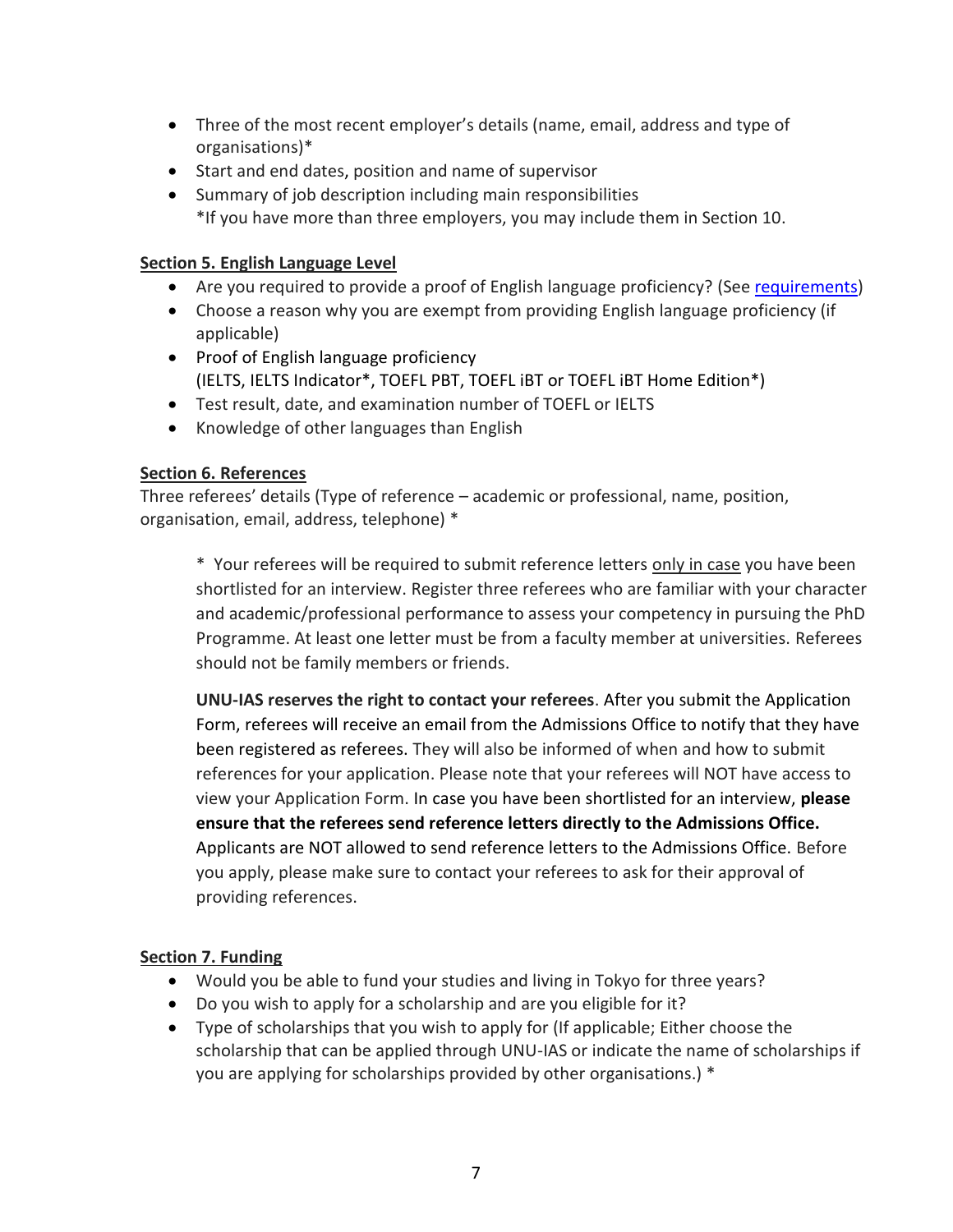- Justification essay for applying for a scholarship under UNU-IAS (If applicable; Word limit: 500)
	- **\* There is no separate application for the scholarship at the time of application.**

\* There are eligibility requirements to become a candidate of each scholarship and applicants must submit several additional documents for the scholarship when shortlisted for an interview.

\* The scholarships available at UNU-IAS are very competitive and limited. Only highly qualified candidates from developing countries who can demonstrate the need for financial assistance will be considered for financial support.

\* If you are applying for any other scholarships provided by other organizations on your own, there is no need to submit the justification essay.

# **Section 8. Financial Declaration**

- Declaration of family members (applicable if you wish to apply for scholarships) Number of people in your family and/or household members other than yourself Name, relation to you, occupation, and annual income Total family income in USD (yearly)
- Declaration of yourself

How will you be financing your studies at UNU-IAS? (Personal resources, family resources, scholarships, employer, sponsorship, loan, others) Personal resources/Income in USD Support from individual donor(s) (including family or guardian) in USD Support from sponsors – governments, sponsoring agencies, and companies (Awarded, haven't applied, applying, or none) Date to be notified of result and amount of sponsorship (applicable if you are applying) Other financial sources and amount; total financial resources in USD

# **Section 9. Health Declaration**

- Your medical conditions, illness, and special needs
- Have you received medical treatment for a serious illness or condition within the past 12 months period?
- I declare I am in good health and fit to enroll in the three-year degree programme in Japan.

#### **Section 10. Additional Information**

Any other additional information for your application

#### **Section 11. Other Details (For administrative purposes only)**

- If you have applied for the Degree Programme within UNU before, please specify the programme and year of your previous application.
- If you are not a Japanese national, please list your previous stays in Japan.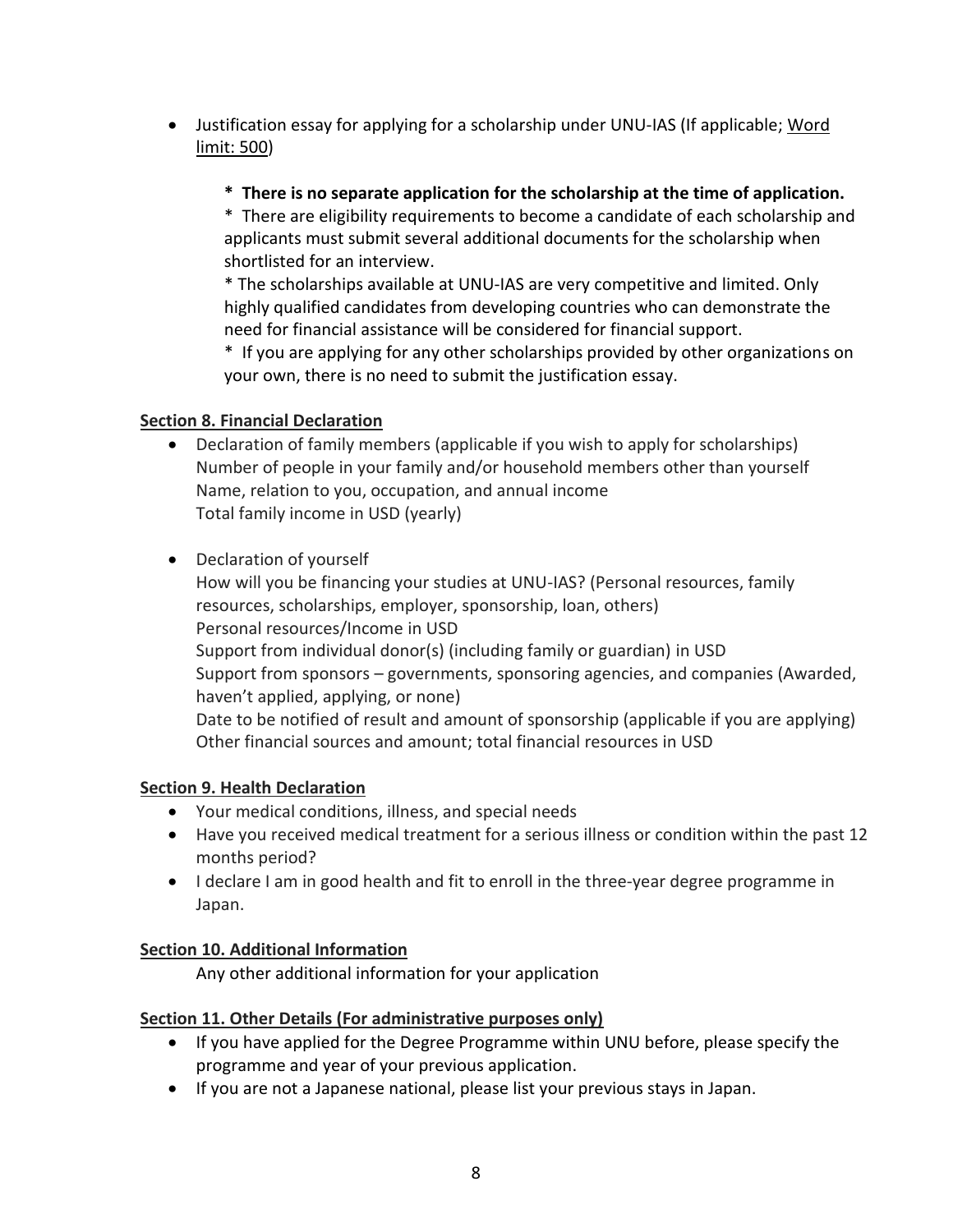- If you have any relatives or acquaintances who are currently working at UNU please provide their names.
- How did you learn about the Degree Programme at UNU-IAS?
- Have you ever been arrested, indicted, or summoned into court as a defendant in criminal proceedings, or convicted, fined or imprisoned for the violation of any law (excluding minor traffic violations)?

## **Section 12. Submit Application**

• Confirmation of acknowledgement of a list of the supporting documents to submit in case you have been shortlisted for an interview

#### 5. Supporting Documents (Shortlisted applicants only)

**Only applicants who have been shortlisted for interviews will be required to submit the following supporting documents by email.** The deadline for the submission of supporting documents will be set out **within less than one week** after shortlisted applicants receive the announcement emails from the Admissions Office. Please ensure all documents are prepared and collected at the time of submitting the Application Form. Any documents that are not written in English must be accompanied by an official or certified translation in English. The translation may be provided by a school, public notary, or professional translation services.

## **1) Personal Identification Document**

The document must be issued by the national government such as passports, birth certificates, Japanese residence card (if applicable) which validates your legal name, nationality, and residential status.

# **2) Transcript(s)**

The transcripts must set out the list of courses/modules studied as well as grades obtained at all undergraduate and postgraduate education, and include the institutional seal or signature. For those who have transferred between institutions, transcripts from both institutions must be submitted.

# **3) Proof of Awarded Degree**

The degree certificate must certify the awarded degree and the conferred date (both bachelor's and master's degrees).

# **4) Proof of Expected Graduation and Student Registration Certificate (if applicable)**

If the applicants expect to earn a master's degree or higher by mid-August 2022, the official letter/certificate must be issued by the institution stating the applicant's enrolment (registration) status in the degree programme and the date of expected graduation. It is the applicant's responsibility to check that the expected graduation date on the letter is accurate and is by mid-August 2022.

# **5) Additional Documents for Scholarship Application, or a Letter from the Sponsor (if applicable)**

All applicants who wish to apply for scholarships are required to submit CV.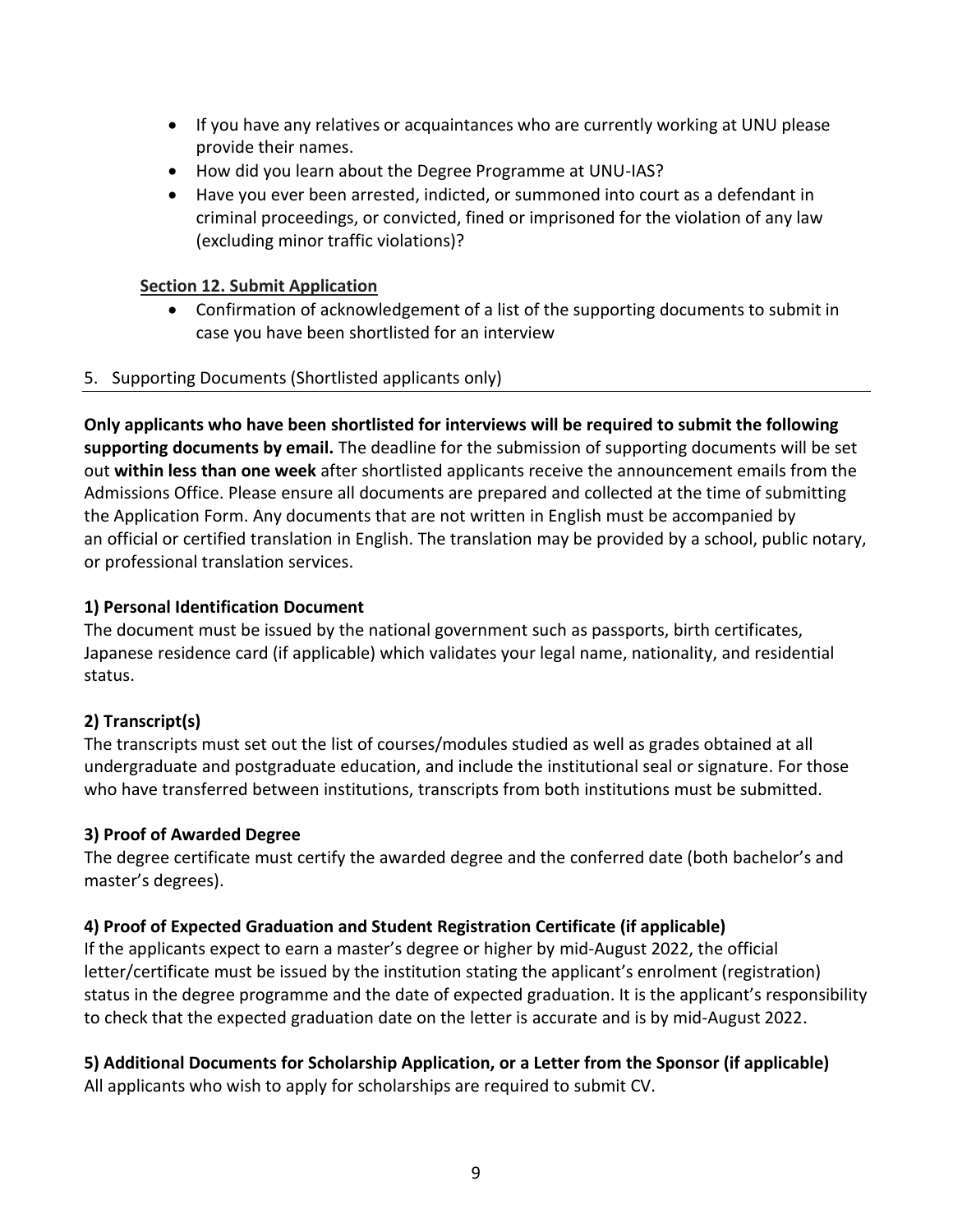## **6) Proof of English Language Proficiency (if applicable)** \*

- IELTS, TOEFL PBT, TOEFL iBT, TOEFL iBT Home Edition: Official score report
- IELTS Indicator: Screenshot of the applicant's account page or the email from IELTS Indicator that indicates the score result and the 15 digit Indicator Score ID

\* If the applicants completed degree programmes where the language of instruction was English, an official letter must be issued by the institution certifying that English is a medium of instruction and examination at the degree programme.

#### **7) Three Letters of Reference**

Referees will be contacted directly by UNU-IAS to provide reference. Applicants are not allowed to send reference letters to the Admissions Office.

## 6. Application Deadline

# 28 March 2022 (23:59 Japan Standard Time)

Any inquires after the deadline regarding unsuccessful submissions due to any personal circumstances including the technical difficulties will not be accepted. Please ensure that you start your application ahead of time.

#### 7. Key Dates \*

**28 March:** Deadline for applications **Late-April:** Invitation to an interview and requests for submitting supporting documents by email only to the shortlisted applicants **Early to Mid-May:** Interviews (Shortlisted applicants only) **Late-May onwards:** Announcement of application results only to the successful applicants

\* The above timelines are subject to change.

#### 8. Receipt of Application

Applicants will receive an automatic email from the Admissions Office within 24 hours to confirm the receipt of Application Form. The Admissions Office may at any time require applicants to provide verification of the information and documents provided as part of Application Forms and/or interviews.

#### 9. Announcement of Results

After the deadline, only shortlisted applicants will be contacted by email regarding the invitation to an interview. Please ensure that you do not contact the Admissions Office to inquire about the status of your application unless you have been individually contacted by the Admissions Office.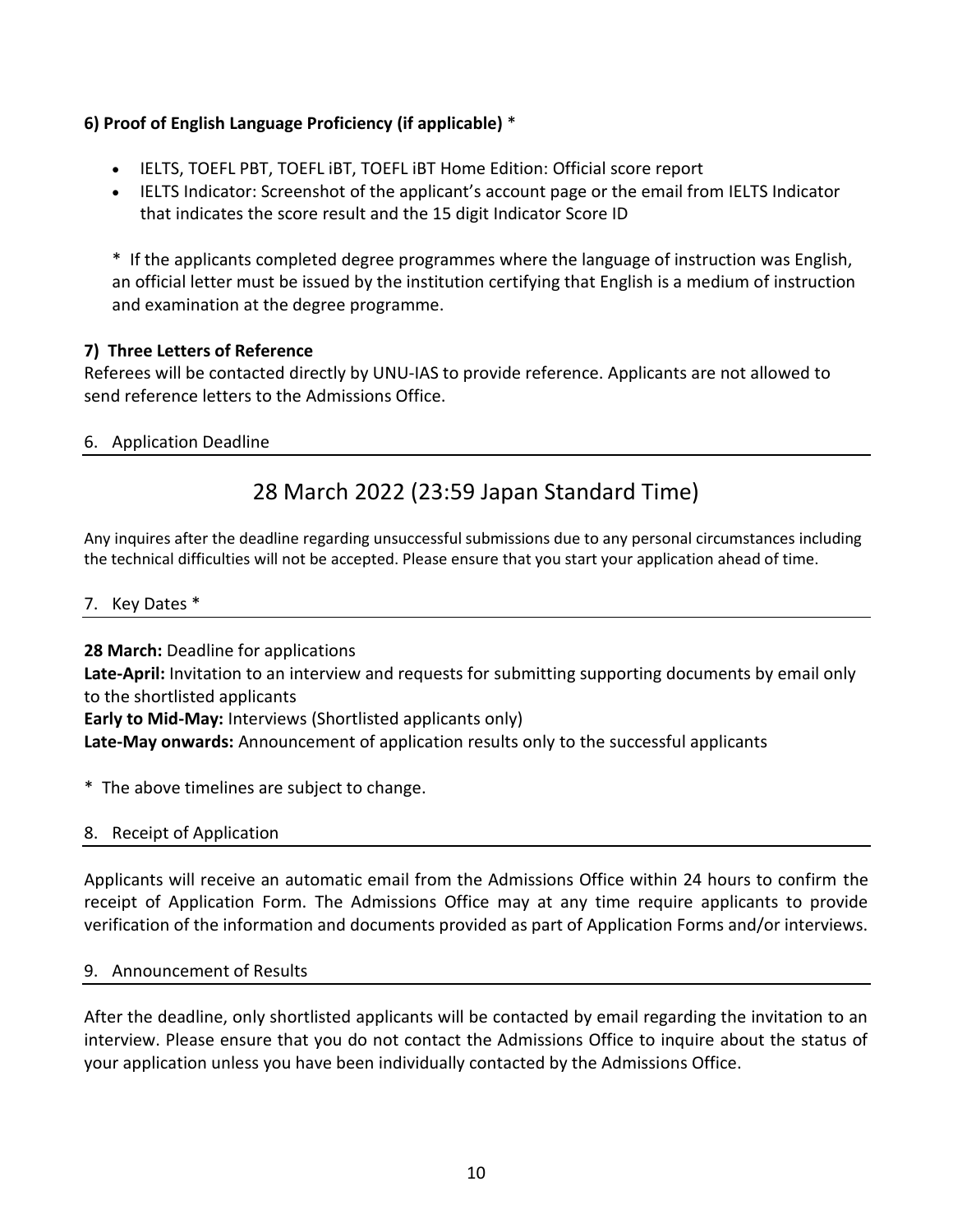- The successful applicants who are offered a place for the doctoral degree programme will be notified via email.
- **Unsuccessful applicants will NOT be individually notified via email by the Admissions Office. If you do not receive any emails from the Admissions Office regarding your application by the end of June 2022, your application has been unsuccessful.** The Admissions Office does not provide individual feedback on unsuccessful applications.

Emails will be the primary method of communication with the Admissions Office. Please be aware that it is your responsibility to provide a valid email address in the Application Form and check the emails from the Admissions Office. UNU-IAS is not held responsible for any unread e-mail communication. Please ensure that your email provider does not direct emails from *ias.admissions@unu.edu* to spam or junk folders.

## 10. Enrolment Procedures (Successful applicants only)

# Date of Enrolment: 1 September 2022

The date of enrolment cannot be extended, regardless of any special circumstances of the student. Successful applicants will be requested to submit the following documents by post:

- o Sealed transcript
- o Certified copies of degree certificate(s) Successful applicants who have not yet graduated from their current universities at the time of result announcement should submit the transcript and the degree certificate by the deadline that will be notified by the Admissions Office.
- o Medical report The format will be provided by the Admissions Office.

#### 11. Fees

# Application Processing Fee: **None** Tuition Fee: **USD 10,000 per year**

The estimated total expenses for living and studying in Tokyo for three years are approximately **USD 84,000**, including tuition fees. Applicants must ensure adequate financial resources to meet the full costs of educational and living expenses.

Successful applicants will be required to pay 50% of the tuition fee for the first academic year, **USD 5,000** (**non-refundable) within 10 UNU working days\*** after the result announcement. The submission of documents and the payment of tuition fees by the deadline are required for all successful applicants that have accepted the offers to secure the place for 2022 entry.

\* UNU holidays can be found at [UNU-IAS Academic Calendar.](http://ias.unu.edu/en/academic-calendar)